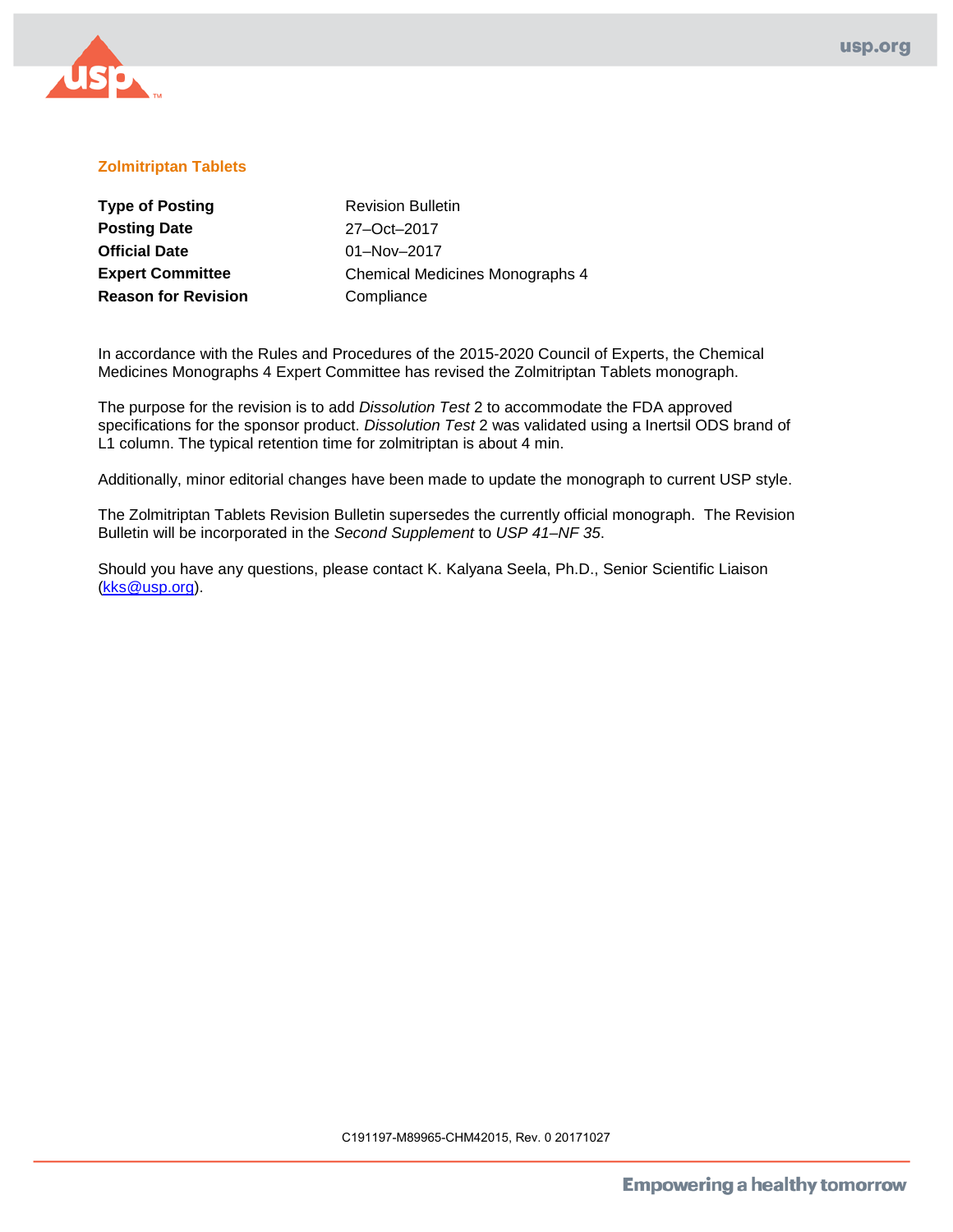# **Zolmitriptan Tablets PERFORMANCE TESTS**

### **DEFINITION**

Zolmitriptan Tablets contain NLT 90.0% and NMT 110.0% *Change to read:* of the labeled amount of zolmitriptan  $(C_{16}H_{21}N_3O_2)$ .

- A. The UV spectrum of the zolmitriptan peak in the **A.** The UV spectrum of the zolmitriptan peak in the **Medium:** 0.1 N hydrochloric acid; 500 mL Sample solution corresponds to that of the Standard solu-<br>
form as obtained in the Assay.<br> **Example solution**, as obtained in t
- **B.** The retention time of the major peak of the Sample [NOTE—Analyze the sample under test using either the solution corresponds to that of the Standard solution, as [NOTE—Analyze the sample under test using either the obtained in the *Assay.*<br> **procedure** in the *Assay.*<br> **procedure.**]<br> **procedure.**<br> **c AV**<br> **procedure**<br> **procedure**<br> **procedure**<br> **procedure**<br> **procedure**

**• PROCEDURE**<br> **Buffer:** Dissolve 2 mL of triethylamine in 1 L of water.<br>
Adjust with phosphoric acid to a pH of 3.0.<br>
Adjust with phosphoric acid to a pH of 3.0.<br>
Mobile phase: Acetonitrile and *Buffer* (15:85)<br> **Standar**  $cate$  for 30 min. Cool to room temperature, and dilute with methanol to volume.

**Sample solution:** Nominally 0.025 mg/mL of zolmi-<br> *r*<sub>*U*</sub> = peak response of zolmitriptan from the *Sample*<br> *solution solution* passed through a suitable membrane filter of 0.45-µm *r<sub>S</sub>* = peak response of zolmitriptan from the pore size

(See Chromatography  $\langle 621 \rangle$ , System Suitability.)<br> **Mode:** LC<br> **Detector:** UV 225 nm. For *Identification A*, a diode<br>  $V =$  volume of *Medium*, 500 mL<br>  $L =$  label claim of zolmitriptan (

**Detector:** UV 225 nm. For *Identification <sup>A</sup>*, a diode *<sup>L</sup>* = label claim of zolmitriptan (mg/Tablet)

zolmitriptan **Mode:** UV

**Samples:** Standard solution and Sample solution Calculate the percentage of the labeled amount of zolmitriptan  $(C_{16}H_{21}N_3O_2)$  in the portion of Tablets  $A_U =$  absorbance of the *Sample solution* taken:  $A_S$  = absorbance of the *Standard solution*<br>taken:  $A_S$  = absorbance of the *Standard solution*<br> $C_S$  = concentration of USP Zolmitriptan R

$$
Result = (r_U/r_S) \times (C_S/C_U) \times 100
$$

- *r*<sub>*U*</sub> = peak response of zolmitriptan from the *Sample L* = label claim of zolmitriptan (mg/Tablet) *solution* **Tolerances:** NLT 80% (*Q*) of the labeled amount of *r*<sub>*s*</sub> = peak response of zolmitriptan from the **T**
- *<sup>r</sup><sup>S</sup>* = peak response of zolmitriptan from the zolmitriptan (C16H21N3O2) is dissolved. *Standard solution* **•**
- $C_5$  = concentration of USP Zolmitriptan RS in the<br>
Standard solution (mg/mL)<br>  $C_U$  = nominal concentration of zolmitriptan in the<br>
Sample solution (mg/mL)<br>
Sample solution (mg/mL)<br>
Time: 30 min<br>
Time: 30 min
- 

**Acceptance criteria:** 90.0%–110.0%

•**D**ISSOLUTION (711)<br> **DENTIFICATION •** DISSOLUTION (711)

**.Test 1**• (RB 1-Nov-2017)

**CHROCEDURE**<br> **CHROCEDURE**<br> **Chromatographic system, and System suitability:**<br> **Chromatographic system, and System suitability:**<br>
Adjust with phosphoric acid to a pH of 3.0<br>
Adjust with phosphoric acid to a pH of 3.0

$$
Result = (rU/rS) \times CS \times V \times (1/L) \times 100
$$

- 
- 
- pore size<br> **Chromatographic system**<br> **C**<sub>S</sub> = concentration of USP Zolmitriptan RS in the
	-
	-

array detector can be used in the wavelength range  $\begin{array}{ll}\n\text{of } 200-300 \text{ nm.} \\
\text{of } 200-300 \text{ nm.} \\
\text{Column:} & 4.6\text{-mm} \times 15\text{-cm; } 5\text{-µm} \text{ packing } L1\n\end{array}$   $\begin{array}{ll}\n\text{Instrumental procedure} \\
\text{Standard solution:} & 0.01 mg/mL \text{ of } USP \text{ Zolmitriptan} \\
\text{R5 from *Standard stock solution*:} \\
\text{$ **Column temperature:**  $30^{\circ}$ <br> **Sample solution:** Pass a portion of the solution<br> **Flow rate:** 1 mL/min<br> **Injection volume:** 20 µL<br> **Run time:** NLT 2.5 times the retention time of<br> **Run time:** NLT 2.5 times the retention

**System suitability**<br> **Sample:** Standard solution<br> **Suitability requirements**<br> **Samples:** Standard solution and Sample **Sample:** Standard solution<br> **Suitability requirements**<br> **Samples:** Standard solution and Sample solution<br> **Relative standard deviation:** NMT 2.0%<br> **Analysis**<br> **Analysis**<br> **Analysis**<br> **Analysis**<br> **Analysis**<br> **Analysis**<br>

$$
Result = (A_U/A_S) \times C_S \times V \times (1/L) \times 100
$$

- 
- 
- = concentration of USP Zolmitriptan RS in the Result = (*<sup>r</sup>U*/*<sup>r</sup>S*) × (*CS*/*CU*) × 100 *Standard solution* (mg/mL)
- 
- *V* = volume of *Medium*, 500 mL<br>*L* = label claim of zolmitriptan (mg/Tablet)

- 
- 

**Time:** 30 min<br>**Buffer:** 5.8 g/L of ammonium dihydrogen phosphate in water. Adjust with triethylamine to a pH of 7.0.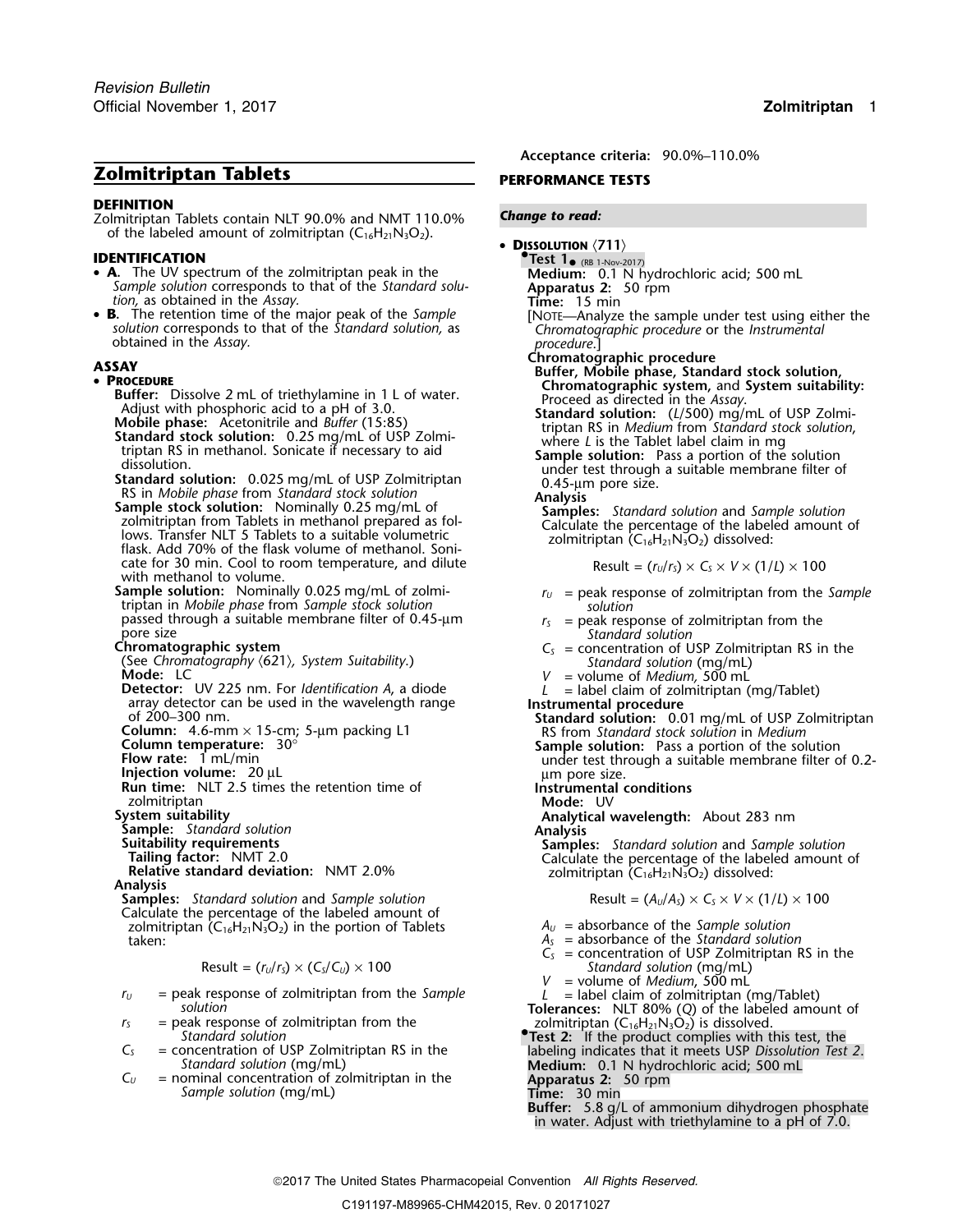**Standard solution:** (*L*/500) mg/mL of USP Zolmi-<br>*triptan RS in Medium, where L is the label claim in* **Sample solution:** Pass a suitable portion of the solution under test through a suitable filter. Discard the **Chromatographic system**<br>(See Chromatography  $(621)$ , System Suitability.) **Sample** (See *Chromatography* 〈621〉*, System Suitability*.) **Sample solution:** Nominally 0.25 mg/mL of zolmi-**Detector:** UV 280 nm<br>**Column:** 4.6-mm × 15-cm; 5-µm packing L1 **Column temperature:**  $40^{\circ}$ <br> **Column temperature:** 1 mL/min **Cool to**<br> **Coolumn intermittent shaking. Cool to**<br> **Coolumn intermittent shaking. Cool to**<br> **Coolumn intermittent shaking. Cool to**<br> **Coolumn intermittent sha Run time:** NLT 1.8 times the retention time of zolmitriptan **System suitability Mode:** L<br> **Sample:** Standard solution **Mode:** Landard solution **Sample:** *Standard solution*<br>**Suitability requirements Relative standard deviation:** NMT 2.0%<br>**Analysis Samples:** *Standard solution* and *Sample solution* **pound G:** UV 235 nm<br>Calculate the percentage of the labeled amount of **Column:** 4.6-mm × 15-cm; 5-µm packing L1 Calculate the percentage of the labeled amount of **Column:** 4.6-mm  $\times$  15-cm; 5-15-cm; 50°<br>50° **Column temperature:** 30° zolmitriptan (C<sub>16</sub>H<sub>21</sub>N<sub>3</sub>O<sub>2</sub>) dissolved:

$$
Result = (r_U/r_S) \times C_S \times V \times (1/L) \times 100
$$

- 
- 
- 
- 

•

### • ORGANIC IMPURITIES

|  | ٠ |  |
|--|---|--|
|--|---|--|

| <b>Time</b><br>(min) | <b>Solution A</b><br>(%) | <b>Solution B</b><br>(%) |  |
|----------------------|--------------------------|--------------------------|--|
|                      | 95                       |                          |  |
| 10                   | 95                       |                          |  |
| 45                   | 86                       | 14                       |  |
| 55                   | 55                       | 45                       |  |
| 60                   | 55                       | 45                       |  |
| 62                   | 95                       |                          |  |
| 75                   | 95                       |                          |  |

Zolmitriptan Related Compound G RS in methanol<br>**System suitability solution:** 0.25 mg/mL of USP<br>Zolmitriptan RS and 0.002 mg/mL each of USP Zolmi- $Zolmitriptan RS and 0.002 mg/mL each of USP Zolmi-  
triptan Related Compound E RS and USP Zolmitriptan  
Related Compound G RS from *System suitability stock*  
solution in *Diluent* prepared as follows. Dissolve a suita-  
ble quantity of USP Zolmitriptan RS in a suitable volume of *Dil-*  
metric flask containing 50% of the flask volume of *Dil-*  
metric$ *uent*. Sonicate to dissolve. Transfer a suitable volume of

**Mobile phase:** Acetonitrile and *Buffer* (15:85) *System suitability stock solution* to the flask. Dilute with triptan RS in *Medium*, where *L* is the label claim in **Standard stock solution:** 0.25 mg/mL of USP Zolmitriptan RS in methanol. Sonicate if necessary to aid dissolution. tion under test through a suitable filter. Discard the **Standard solution:** 0.001 mg/mL of USP Zolmitriptan RS in *Diluent* from a suitable volume of *Standard* stock which the model of triptan from NLT 5 Tablets prepared as follows. Transfer<br>the required number of Tablets to a suitable volumetric **Column:** 4.6-mm × 15-cm; 5-µm packing L1 flask. Add 25% of the flask volume of methanol. Soni-<br>**Column temperature:** 40° room temperature. Dilute with water to volume. Pass through a suitable filter of 0.45-µm pore size.<br>**Chromatographic system** (See Chromatography  $\langle 621 \rangle$ , System Suitability.)<br>Mode: LC **Suitability requirements For zolmitriptan and zolmitriptan related com-Pound E and any other unspecified degradation product:** UV 223 nm For zolmitriptan and zolmitriptan related com-<br>pound G: UV 235 nm **Flow rate:** 1.5 mL/min **Injection volume:** 20 µL **System suitability**<br>**Samples:** System suitability solution and Standard *<sup>r</sup><sup>U</sup>* = peak response from the *Sample solution* **Samples:** *System suitability solution* and *Standard <sup>r</sup><sup>S</sup>* = peak response from the *Standard solution solution*  $V =$  peak response from the *Standard solution*<br>  $V =$  concentration of USP Zolmitriptan RS in the<br>  $V =$  solution (mg/mL)<br>  $V =$  solution (mg/mL)<br>  $V =$  label claim of zolmitriptan (mg/Tablet)<br>  $V =$  label claim of zolmitript *L* = label claim of zolmitriptan (mg/Tablet)<br> **Resolution:** NLT<sup>'</sup>5.0 between zolmitriptan and<br> **Tolerances:** NLT 80% (Q) of the labeled amount of<br>
zolmitriptan related compound E, System suitability<br> **PUNIFORMITY OF DOS UNIFORMITY OF DOSAGE UNITS** (905): Meet the **Standard Solution** Tailing factor: NMT 2.0 for the zolmitriptan peak, requirements **Relative standard deviation:** NMT 5.0%, *Standard* **IMPURITIES** *solution* • **ORGANIC IMPURITIES**<br>
Solution A: 2.7 g/L of monobasic potassium phosphate<br>
in water<br>
Solution B: Acetonitrile<br>
Solution B: Acetonitrile<br>
Mobile phase: See Table 1.<br>
Mobile phase: See Table 1. Result =  $(r_U/r_S) \times (C_S/C_U) \times (1/F) \times 100$ 

- *r*<sub>*U*</sub> = peak response of zolmitriptan related compound G at 235 nm from the *Sample solution*
- $r<sub>S</sub>$  = peak response of zolmitriptan at 235 nm from 10 95 5 the *Standard solution*
- $C<sub>S</sub>$  = concentration of the USP Zolmitriptan RS in
- the *Standard solution* (mg/mL)<br> $C_U$  = nominal concentration of zolmitriptan in the
- *C* = relative response factor for zolmitriptan related<br>
compound G (see *Table 2*)<br>
Calculate the percentage of zolmitriptan related

**Diluent:** Methanol and water (25:75)<br>System suitability stock solution: 0.2 mg/mL each of<br>USP Zolmitriptan Related Compound E RS and USP<br>USP Zolmitriptan Related Compound E RS and USP

$$
Result = (rU/rS) \times (CS/CU) \times (1/F) \times 100
$$

- 
- 

2017 The United States Pharmacopeial Convention *All Rights Reserved.*